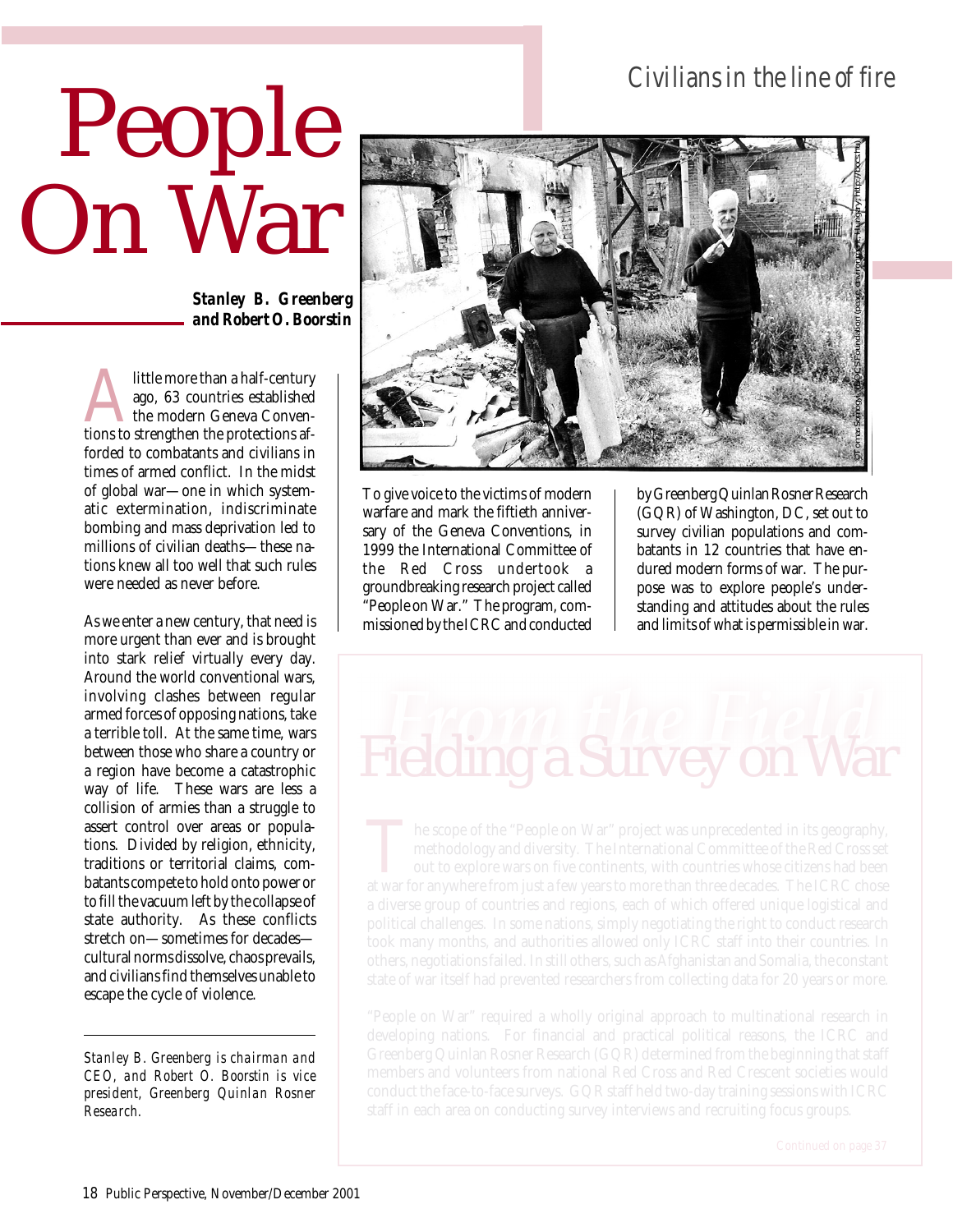

**Over the course of more than**<br>
one year, researchers collected<br>
a massive amount of quanti-<br>
tative and qualitative data. National one year, researchers collected a massive amount of quantiopinion surveys, focus group discussions and face-to-face, in-depth interviews were held in each of the wartorn countries, which included Afghanistan, Bosnia-Herzegovina, South Africa and Cambodia (see page 38 for the complete list). In all, researchers surveyed 12,860 people, assembled 105 focus groups, and conducted 324 in-depth interviews. The project also surveyed 4,525 people living in nations that are members of the United Nations Security Council, as well as Switzerland, in an attempt to understand the difference in attitudes between those living in conflict situations and those in countries that play a major role in the formulation or oversight of international humanitarian issues. [The survey covered citizens of four of five permanent members of the UN Security Council. The ICRC was un-

able to field a survey in the People's Republic of China.]

The research reveals, in essence, that modern wars have become conflicts without limits. Civilians have—both intentionally and by accident—been moved to center stage in the theater of war, which was once fought primarily on battlefields. This fundamental shift in the character of war is illustrated by a stark statistic: in World War I, nine soldiers were killed for every civilian life lost. In today's wars, it is estimated that ten civilians die for every soldier or fighter killed in battle.

In too many nations and for too many generations, death, destruction and displacement have become the stuff of everyday life. The distinction between combatant and noncombatant has become blurred as entire societies have descended into war. Ethnic cleansing, wholesale displacement of populations, conscious acts of terror and slaughter of one's neighborseach has taken its place in the modern arsenal of war.

et the more these conflicts have<br>degenerated into wars on civil-<br>ians, the more people have re-<br>acted by reaffirming the norms, tradidegenerated into wars on civilians, the more people have retions, conventions and rules that seek to create a barrier between those who carry arms into battle and the civilian population. In the face of unending violence, these populations have not abandoned their principles nor forsaken their traditions. Large majorities in every war-torn country reject attacks on civilians in general and a wide range of actions that by design or default could harm the innocent. The experience has heightened consciousness of what is right and wrong in war. People in battle zones across the globe are looking to forces in civil society, their own state institutions, and international organizations to assert themselves and impose limits that will protect civilians.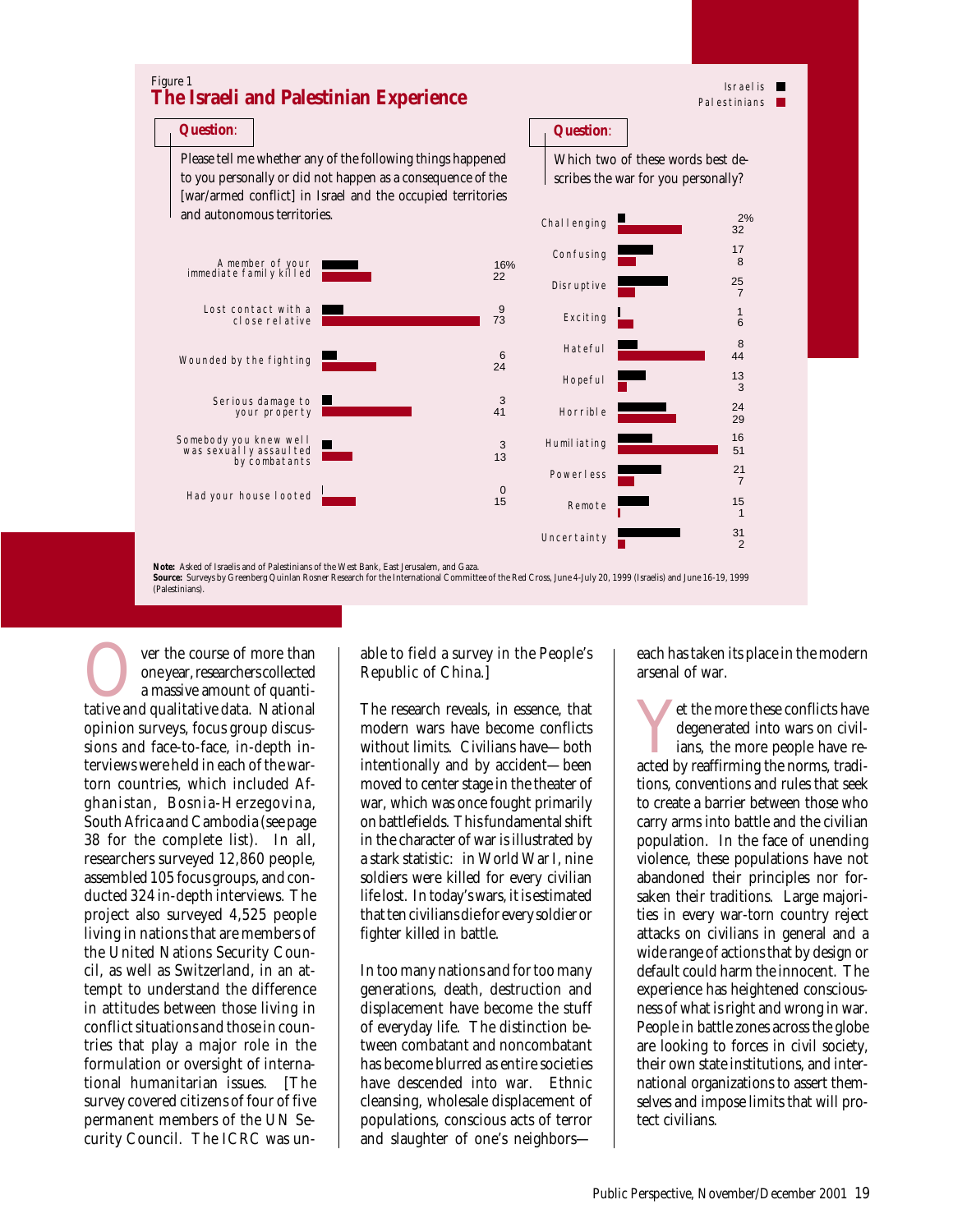Awareness of, and belief in, the power of the Geneva Conventions—the primary guide that sets limits on wartime behavior—are uneven but offer hope for the future. In the industrialized countries surveyed, the Conventions are well-recognized but generally dismissed as ineffective. In the war-torn countries, there is evidence that the Conventions can, at a minimum, help set a behavioral framework to constrain those who take up arms. In an era when the suffering of civilians caused by armed conflict has hardly subsided, the Conventions' principles have proven resilient in the face of constant assault.

In many of the conflicts studied in the "People on War" project, whole societies were at war. People at all levels were totally engaged in and somen many of the conflicts studied in the "People on War" project, whole societies were at war. People at all times fully mobilized for battle, or they could not escape its deadly reach.

As a consequence of this total engagement, death, destruction and dislocation became the norm. Death struck the families of almost one in three of the respondents surveyed in the wartorn nations. Overall, 31% reported that somebody in their immediate family had died in the war. The death toll reached about a third of the families in Lebanon (30%), El Salvador (33%), and Nigeria (35%) and of those of the Bosnians and Serbs in Bosnia-Herzegovina (31%). In Afghanistan, more than half (53%) lost a close family member; in Somalia it was almost two-thirds (65%), and in Cambodia, an overwhelming 79%.

In the war settings surveyed, fully one-third of the population (34%) was forced to leave home. Among the Muslims in Lebanon and the Serbs in Bosnia-Herzegovina the dislocation was massive, affecting about half the population. In Somalia, almost two-thirds (63%) were displaced, as were four of five people in Afghanistan (83%).

The most widespread experience<br>of civilians in these conflicts<br>was the radical disruption of<br>family life. More than 40% in these of civilians in these conflicts was the radical disruption of settings said they had lost contact with a close relative. In half the war settings surveyed, more than half had lost touch with family members, the highest levels being in Cambodia, Somalia, Georgia and Abkhazia, and among Palestinians.

The focus groups and interviews revealed the horrible brutality that accompanied these conflicts. Civilians often found themselves directly in the line of fire, facing vicious assault by combatants, opponents or even neighbors:

*They raped women in front of their husbands. Once they raped [an] 11 year-old girl and threw her from the second floor. They tortured and killed children, women and old people (Georgia and Abkhazia).*

*Many girls were captured by the Nigerian Army, including married women. At times they raped the women in front of their husbands. If you talked they would shoot you (Nigeria).*

*The hardest part of the war was seeing the massacres of children and the elderly. I witnessed a massacre during this war when they killed 60 children under the age of five. Sixty children (El Salvador).*

**EXECUTE IS NOTE AND COUNTER SERVIS CONTROLLER SUBJEM FROM A DISPONENT AND A DISPONENT AND A DISPONENT AND A DISPONENT AND A DISPONENT AND A DISPONENT AND A DISPONENT AND A DISPONENT A DISPONENT AND A DISPONENT A DISPONENT** countries believe that noncombatants should be exstruggle to stay out of the line of fire and avoid supporting or joining a side. But civilians, no matter how detached from the war, often find themselves recruited, pushed and compelled to join the combatants.

The total engagement of societies in war is gauged by the proportions of the population who support a side in the conflict or live in an area of conflict, or both. Among Israelis and Palestinians and in Bosnia-Herzegovina, more than two-thirds of respondents supported a side in the conflict. In some settings, support for a side was less frequent—in Somalia it was 53% and in Afghanistan 37%—but the majority lived in the war zone: 63% in Somalia and 79% in Afghanistan. In Cambodia, only 21% supported a side, but almost two-thirds (64%) lived in the area of conflict.

Combatants often cajole civilians into joining the conflict, or force them to join. In the Philippines, for example, there was a continuous effort to win over and recruit civilians with promises that families would be taken care of if the men joined the conflict. And in El Salvador, civilians were compelled to provide food for the fighters.

Residents of areas where mobilization is on a smaller scale tend to draw a more distinct line between combatants and civilians. In areas where virtually total mobilization occurs, the line between civilians and combatants is blurred and, as a result, attacks on civilians are more accepted.

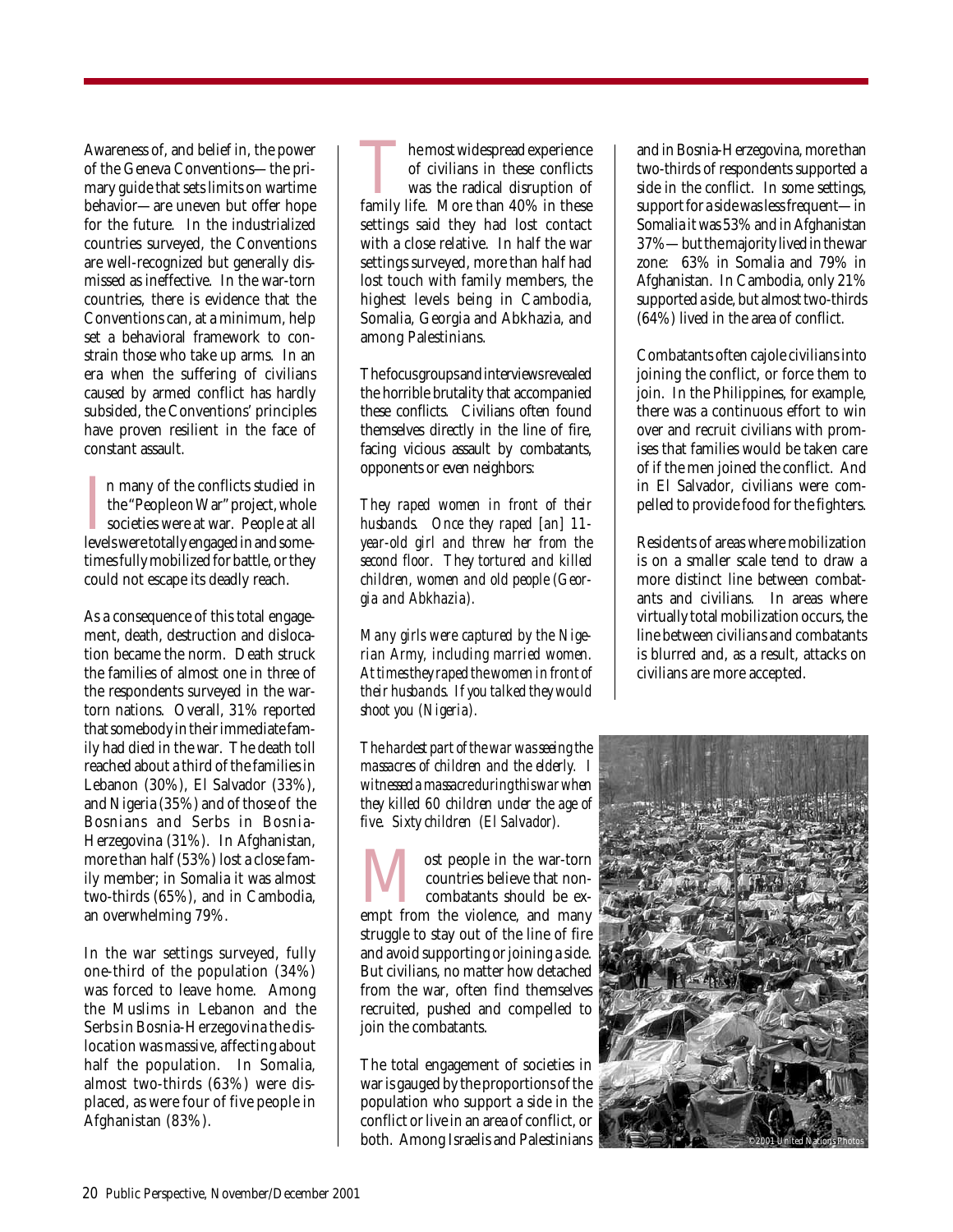Yet overwhelming majorities of<br>people in the war-torn coun-<br>tries reject practices of war that<br>endanger civilians; their norms are people in the war-torn countries reject practices of war that based on a belief in human dignity, religion, traditions, or a personal code. Across the surveys, more than threequarters (76%) volunteered their opinions as to what actions should not be permitted. One in five (20%) said they did not know whether there is anything combatants are not allowed to do; just 4% said everything is allowed. And almost two-thirds (64%) said that combatants, when attempting to weaken the enemy, must attack only other combatants and leave civilians alone. About one-third took a more hard-nosed view, saying combatants should avoid civilians as much as possible.

These views were echoed when respondents were asked about a series of scenarios in which attacks on villages or towns could harm civilians. Two out of three said combatants should not put pressure on the enemy by denying civilian populations food, water or medicine; two out of three rejected attacks occurring in population centers where many civilians would die; and three out of four maintained that civilians who are voluntarily providing food and shelter to enemy combatants should not be attacked.

Nonetheless, in nearly all the surveys, sizeable minorities accepted attacks on combatants in populated areas, even knowing that many women and children would die, or sanctioned actions to weaken the enemy that would deprive civilian populations of food, water and medicine. Hostage-taking, sieges, the use of anti-personnel landmines and indiscriminate bombing all were given a place in an emerging late-twentieth century war culture in which grave threats to non-combatants became routine.

**Combatants, not surprisingly, are more ready to put civilians at risk.** Large majorities of Israelis and Palestinians said it is "part of are more ready to put civilians at risk. Large majorities of

war" (and not "wrong") to take hostages in order to get something in exchange, to attack civilians who collaborate with the enemy, or to keep mortal remains to get something in exchange. More than 40% of Israelis and one-third of Palestinians accepted attacks on populated areas, knowing that many women and children would be killed. And almost two-thirds of Israelis (66%) and nearly half of Palestinians (46%) said it is acceptable to plant landmines to stop the movement of the enemy even though civilians might step on them accidentally. [This contrasts wildly with the opinions of those in areas of more limited conflict. About nine in ten respondents in Colombia, El Salvador, the Philippines and South Africa were opposed to landmines.]

In spite of widespread beliefs that<br>war should have limits, the limits<br>are routinely ignored. When asked<br>why they think combatants harm civiln spite of widespread beliefs that war should have limits, the limits are routinely ignored. When asked ians despite prohibitions against such behavior, people focused on the sides' determination to win at any cost (30%), the hatred the sides felt for each other (26%), and their disregard for laws and rules (27%). These views were reinforced by a sense that others were doing the same thing, thus demanding reciprocity (14%).

Some believed that most people are following the orders of leaders who have larger designs (24%). This interpretation was dominant in El Salvador, where 59% thought combatants had been told to breach the limits. It was also a strong interpretation among white South Africans.

Others thought that people in a conflict environment had just gone out of control: soldiers and fighters had lost all sense (18%) or were under the influence of drugs or alcohol (15%). In Georgia and Abkhazia, people believed these were significant factors in what happened to civilians in that conflict, though, in the latter case, they also focused on hatred.

The results of the survey and the qualitative research point to a combination of factors that, taken together, have proven lethal. With whole societies involved, civilians and soldiers are becoming conceptually indistinguishable. The more conflicts engage and mobilize the population—and the longer they last—the more hatred grows and people take sides. Revenge, the cycle of violence and the perceived righteousness of one's cause only add fuel to the fire.

eross the board, the majority of respondents in the four UN Security Council nations surveyed believe in absolute protection respondents in the four UN Security Council nations surfor civilians during wartime. Sixtyeight percent said that combatants should "attack only enemy combatants and leave civilians alone." Sixtyfour percent of those in war-torn settings agreed.

A significant minority of people in both groups of countries, however, agreed with another, conditional response: they said combatants should "avoid civilians as much as possible." About one-quarter (26%) of the respondents in the Security Council nations chose this response, compared with nearly one-third (29%) of those in war-torn countries.

Among the Security Council countries surveyed, respondents in the United States demonstrated the greatest tolerance of attacks on civilians. A bare majority (52%) said combatants should leave civilians alone, while 42% said civilians should be avoided as much as possible. In contrast, nearly three-quarters of respondents in the other three Security Council countries adopted the absolute standard, while 20%—half as many as in the American survey—chose the conditional option. Across a wide range of questions, in fact, American attitudes towards attacks on civilians were much more lax.